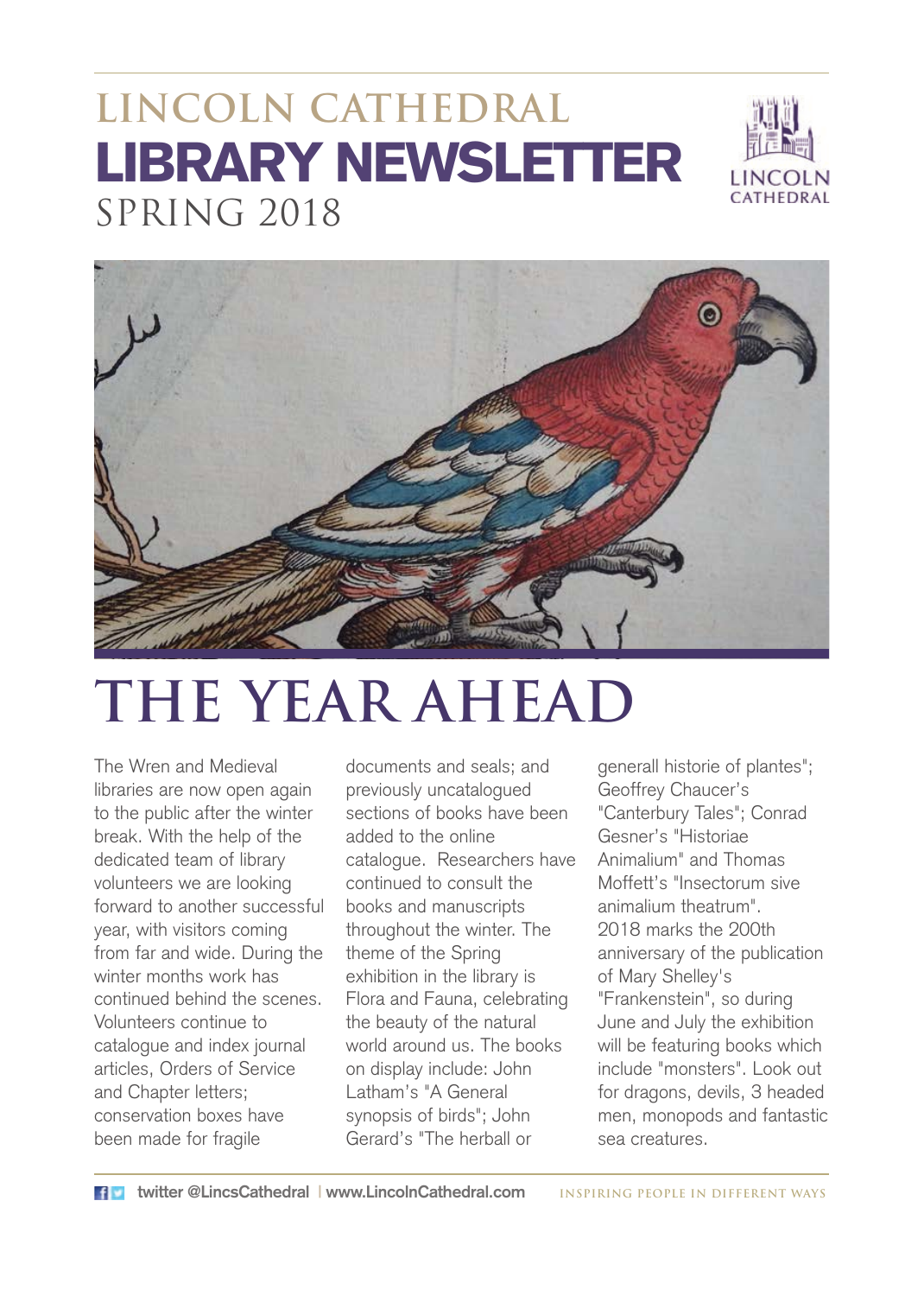





# **A WORLD OF MAPS**

A popular part of each library exhibition is an early atlas. We are lucky to have several, including those by Willem Blaeu, Abraham Ortelius and Gerard Mercator. Currently on display is Willem Blaeu's "Le theatre du monde ou nouvel atlas" printed in Amsterdam in 1647. It is open at a map of Africa where you can see various native animals including elephants and monkeys.

Abraham Ortelius (1527-1598) was a Flemish geographer and cartographer. His "Theatrum Orbis Terrarum", first printed in 1570 was the earliest example of an atlas in the modern sense of the word, in which he attempted to bring together in one volume, maps of every country in the world.

Gerard Mercator devised the technique known as "Mercator's projection", in which the meridians of longitude are shown at right angles to the parallels of latitude. Although he died before his great atlas could be printed, it went through several editions during the half century after his death.



#### **LIBRARY POSTCARDS**

Although photography is not permitted in the Wren and Medieval libraries for security reasons, we do have a wide selection of postcards on sale which highlight the architecture and the books and manuscripts themselves. We have several new ones this year to add to our collection. This cheeky little devil is from the manuscript of Richard Rolle, copied in about 1400. The pictures throughout this manuscript help to illustrate the battle between good and evil. Another new one is a beautifully coloured map of the British Isles from the atlas of Abraham Ortelius, printed in 1584.

**twitter @LincsCathedral | www.LincolnCathedral.com INSPIRING PEOPLE IN DIFFERENT WAYS**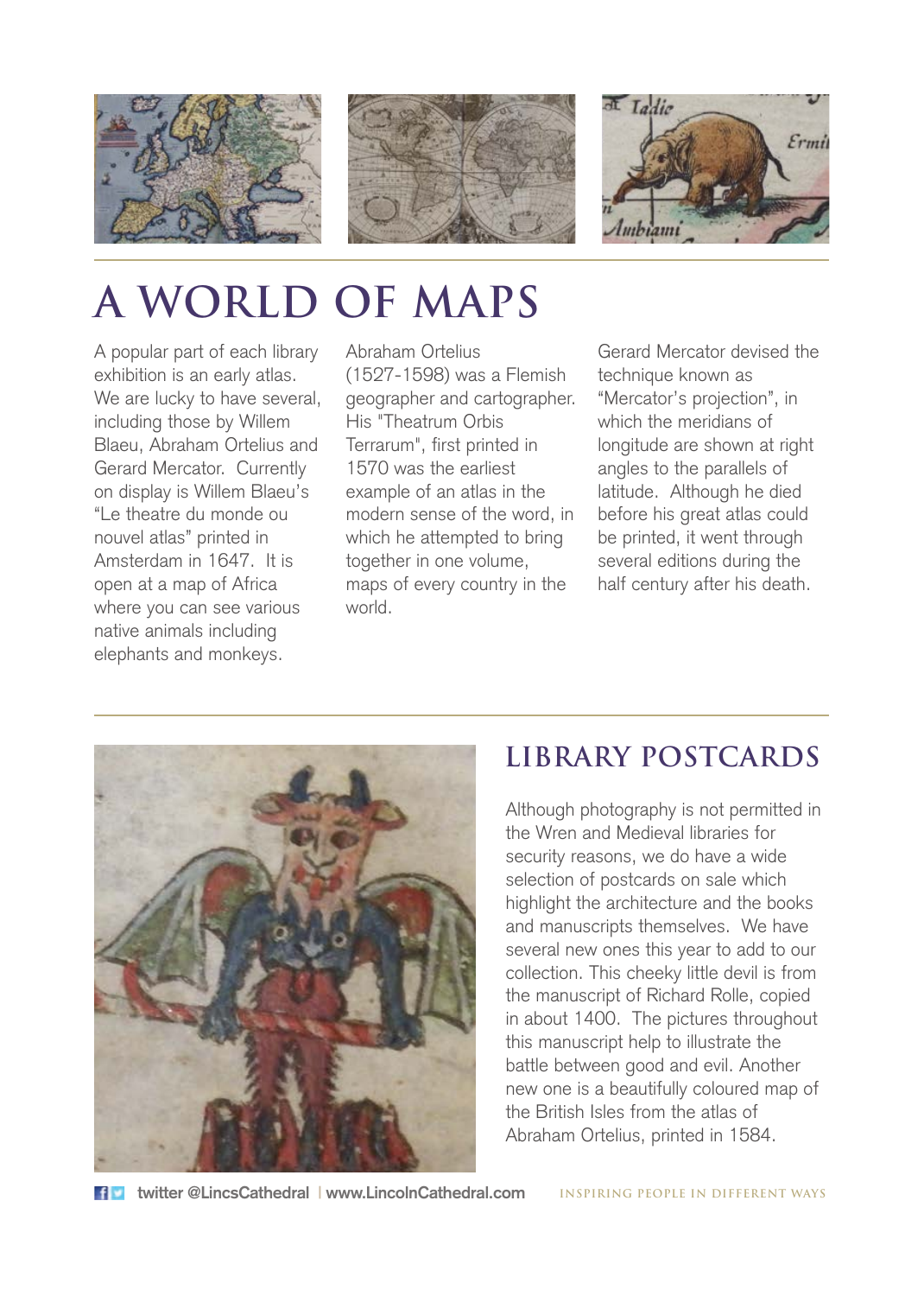

### **SPRING CLEANING**

Members of the Arts Society are now back in the Wren Library recording, dusting and doing minor repairs to the almost 5,000 rare early printed books kept there. They have spent the last 6 years in Exchequergate arch caring for the collections there. Working meticulously from one end of the Wren library to the other will take about 7 years. The books have become noticeably dusty over the past couple of years,

partly due to the number of visitors and partly because of the recent building work that has been going on near the library. Dust can be abrasive, may contain pollutants and could encourage mould growth and pest infestation, all of which can damage the books, so keeping them clean is a priority. Small groups of library volunteers have kindly offered to come in to help with dusting the books. Armed with soft shaving

brushes, and for once wearing gloves to protect our hands, we are slowly working along each shelf gently brushing the pages, spines and covers of each book. It really is making a noticeable difference but we have several weeks of dusting yet to do. If any other Cathedral volunteers would like to help, please contact the librarian on library@lincolncathedral.com or 01522 561640



**twitter @LincsCathedral | www.LincolnCathedral.com INSPIRING PEOPLE IN DIFFERENT WAYS**